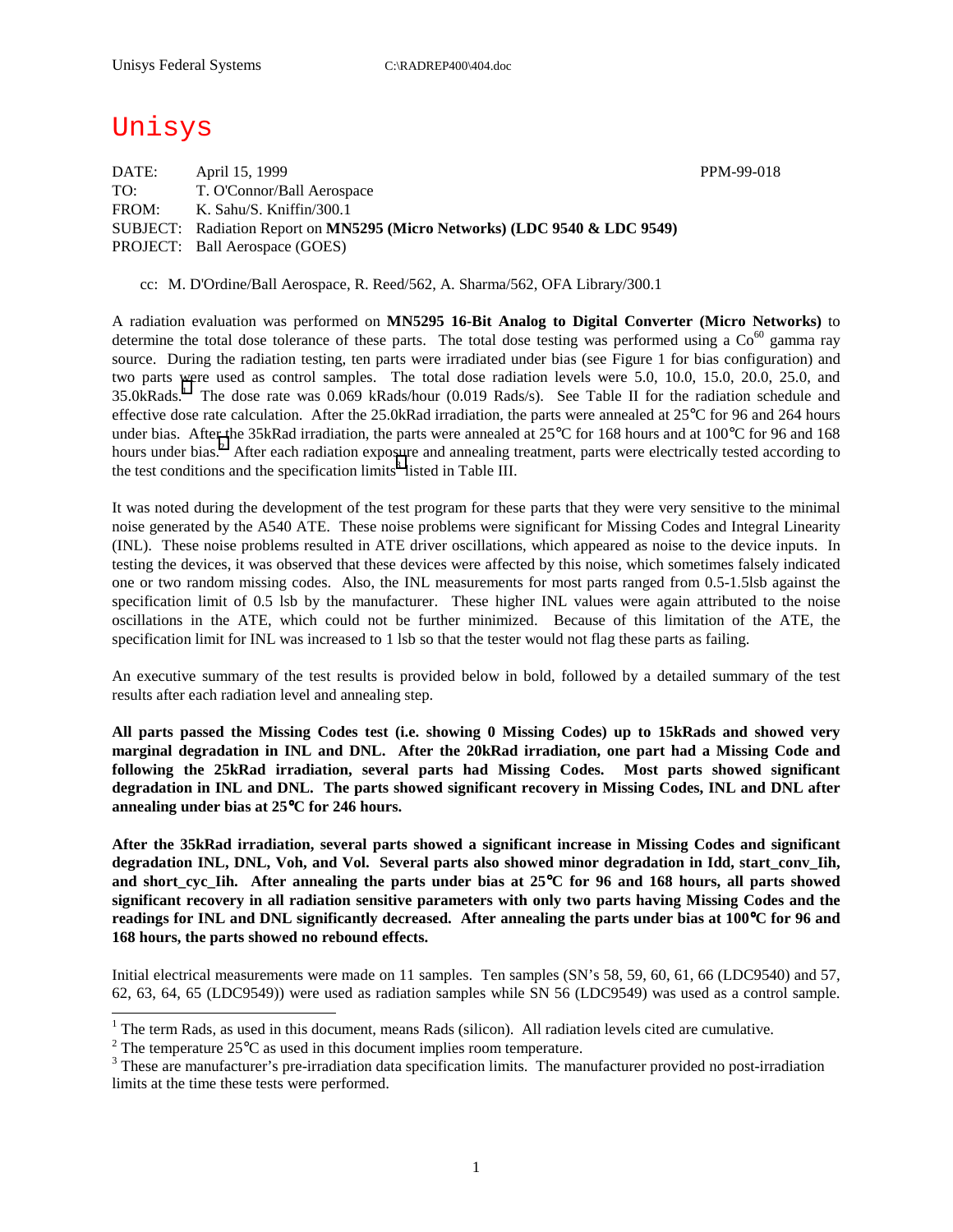**All parts passed all tests during initial electrical measurements (except for one part marginally exceeding the specification limit for INL)**.

After the 5.0kRad irradiation, four parts exceeded the specification limit of 1.00lsb for INL with readings in the range of 1.06 to 1.29lsb. **All parts passed all other tests.** 

After the 10.0kRad irradiation, four parts exceeded the specification limit for INL with readings in the range of 1.01 to 1.18lsb. **All parts passed all other tests.** 

After the 15.0kRad irradiation, eight parts exceeded the specification limit for INL with readings in the range of 1.03 to 1.27lsb. **All parts passed all other tests.** 

After the 20.0kRad irradiation, one part had a Missing Code. Five parts exceeded the specification limit for INL with readings in the range of 1.06 to 1.22lsb. Four parts exceeded the specification limit of 1.00lsb for DNL with readings in the range of 1.01 to 1.38lsb. **All parts passed all other tests.** 

After the 25.0kRad irradiation, four parts had one missing code and one part had two missing codes. Five parts exceeded the specification limit for INL with readings in the range of 1.12 to 2.53lsb. Four parts exceeded the specification limit for DNL with readings in the range of 1.19 to 2.01lsb. **All parts passed all other tests.** 

After annealing the parts for 96 and 264 hours at 25°C, all parts showed modest recovery in all radiation sensitive parameters. Two parts had two missing codes, the readings for INL were in the range of 1.01 to 2.50lsb and readings for DNL were in the range of 1.07 to 2.07lsb.

After the 35.0kRad irradiation, two parts had two missing codes, one part had thirteen missing codes and one part had 147 missing codes. All parts exceeded the specification limit for INL with readings in the range of 1.05 to 19.68lsb. All parts exceeded the specification limit for DNL with readings in the range of 1.13 to 14.21lsb. Four parts marginally exceeded the specification limit of 18mA for Idd with readings of 19 or 20mA. Four parts exceeded the specification limit of 40µA for start conv Iih with readings in the range of 52 to 236µA. Four parts exceeded the specification limit of 40µA for short cyc Iih with readings in the range of 64 to 1000µA. Two parts fell below the specification limit of 2.4V for Voh with readings of 0.3V. Two parts exceeded the specification limit of 400mV for Vol with readings of >3700mV.

After annealing the parts for 168 hours at  $25^{\circ}$ C, all parts showed significant recovery in all radiation sensitive parameters. One part had one missing code and one part had two missing codes. Nine parts exceeded the specification limits for INL and DNL with readings in the range of 1.13 to 3.91lsb. All parts passed Idd, start\_conv\_Iih, short\_cyc\_Iih, Voh, and Vol.

After annealing the parts for 96 and 168 hours at 100°C, the parts showed no rebound effects.

Table IV provides a summary of the test results with the mean and standard deviation values for each parameter after each irradiation exposure and annealing step.

Any further details about this evaluation can be obtained upon request. If you have any questions, please call us at (301) 731-8954.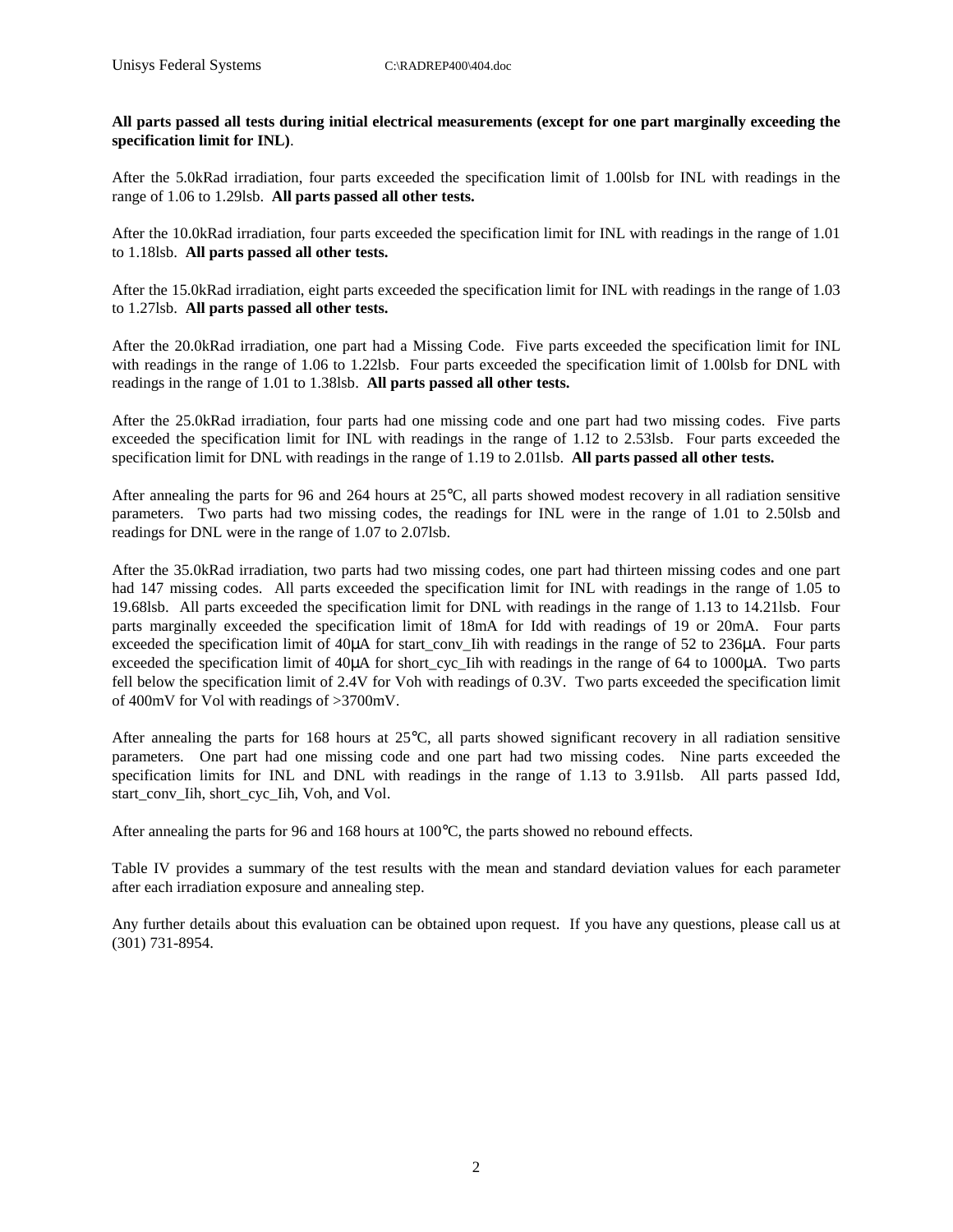#### \_\_\_\_\_\_\_\_\_\_\_\_\_\_\_\_\_\_\_\_\_\_\_\_\_\_\_\_\_\_\_\_\_\_\_\_\_\_\_\_\_\_\_\_\_\_\_\_\_\_\_\_\_\_\_\_\_\_\_\_\_\_\_\_\_\_\_\_\_\_\_\_\_\_\_\_\_\_\_\_\_\_\_\_\_\_\_\_\_\_\_ ADVISORY ON THE USE OF THIS DOCUMENT

The information contained in this document has been developed solely for the purpose of providing general guidance to employees of the Goddard Space Flight Center (GSFC). This document may be distributed outside GSFC only as a courtesy to other government agencies and contractors. Any distribution of this document, or application or use of the information contained herein, is expressly conditional upon, and is subject to, the following understandings and limitations:

(a) The information was developed for general guidance only and is subject to change at any time;

(b) The information was developed under unique GSFC laboratory conditions which may differ substantially from outside conditions;

(c) GSFC does not warrant the accuracy of the information when applied or used under other than unique GSFC laboratory conditions;

(d) The information should not be construed as a representation of product performance by either GSFC or the manufacturer;

(e) Neither the United States government nor any person acting on behalf of the United States government assumes any liability resulting from the application or use of the information.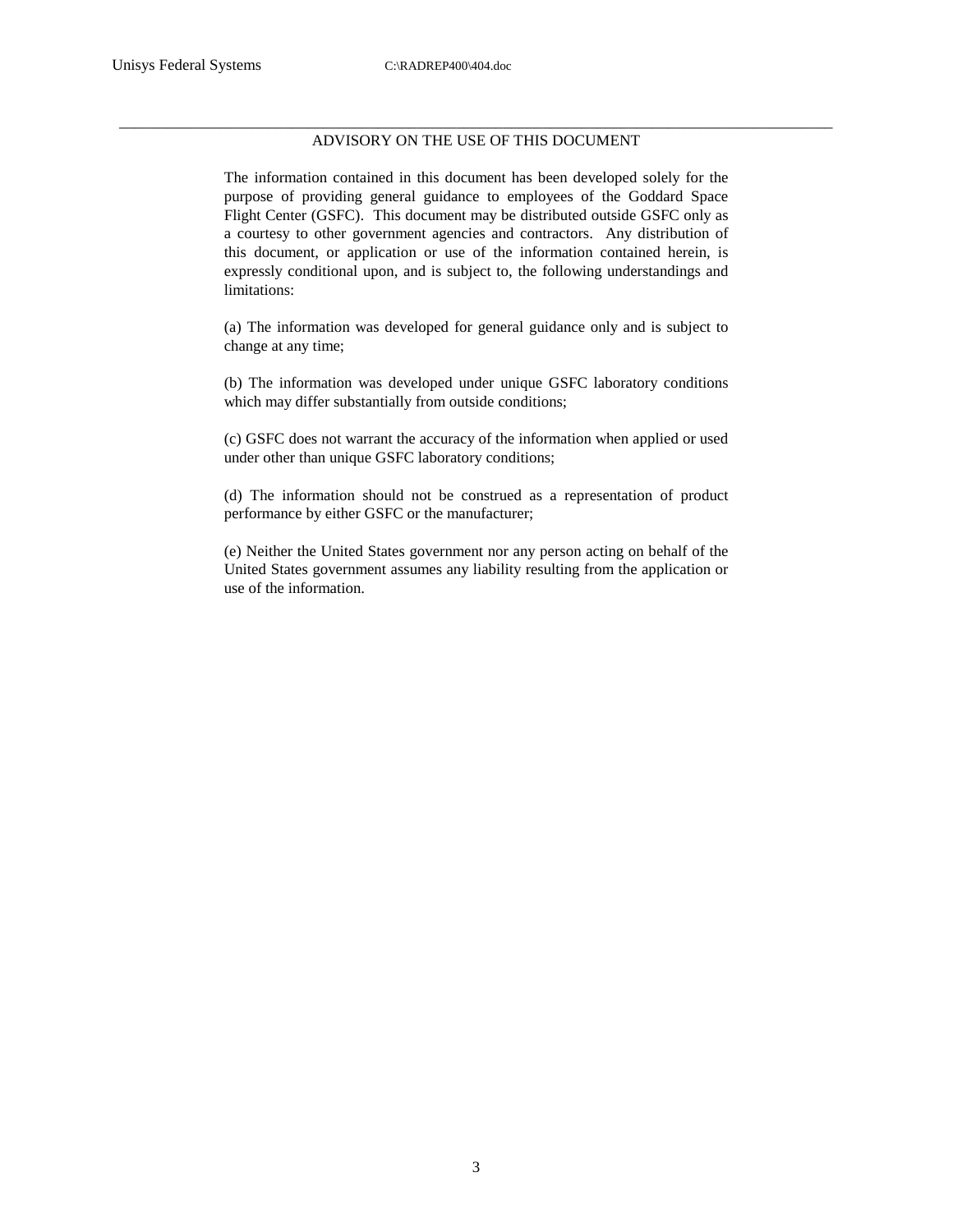### Figure 1. Radiation Bias Circuit for MN5295



Notes:

- 1.  $R_1 = 10k\Omega \pm 5\%, \frac{1}{4}W$ .
- 2.  $R_2 = 20k\Omega \pm 5\%, \frac{1}{4}W$ .
- 3.  $C_1 = 0.1 \mu F$ , 10%, 100V.
- 4.  $C_2 = 6.8 \mu F$ , 10%, 34V.
- 5.  $C_3 = 4.7 \mu F$ , 10%, 10V.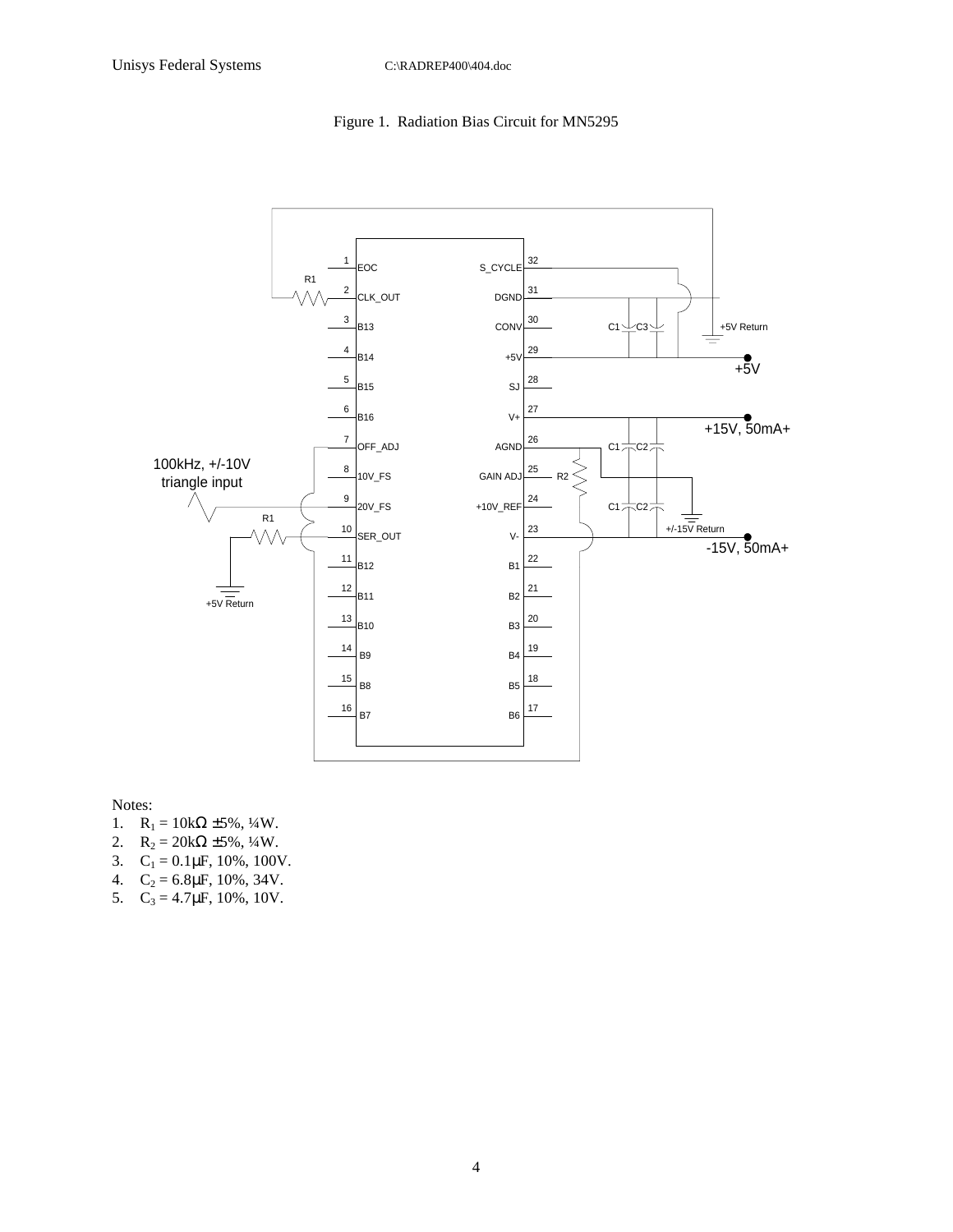| Generic Part Number:                 | MN5295                                    |
|--------------------------------------|-------------------------------------------|
| <b>GOES</b> Part Number              | MN5295                                    |
| Charge Number:                       | D-0326-0014-0000-002-0                    |
| Manufacturer:                        | <b>Micro Networks</b>                     |
| Lot Date Code (LDC):                 | 9540, 9549                                |
| <b>Quantity Tested:</b>              | 11                                        |
| Serial Number of Control Samples:    | 56                                        |
| Serial Numbers of Radiation Samples: | 58, 59, 60, 61, 66; 57, 62, 63, 64, 65    |
| Part Function:                       | 16-Bit Extended Temperature A/D Converter |
| Part Technology:                     | Bipolar                                   |
| Package Style:                       | 32-Pin DIP                                |
| Test Equipment:                      | A540                                      |
| Test Engineer:                       | S. Archer-Davies                          |

## TABLE I. Part Information

• The manufacturer for this part guaranteed no radiation tolerance/hardness.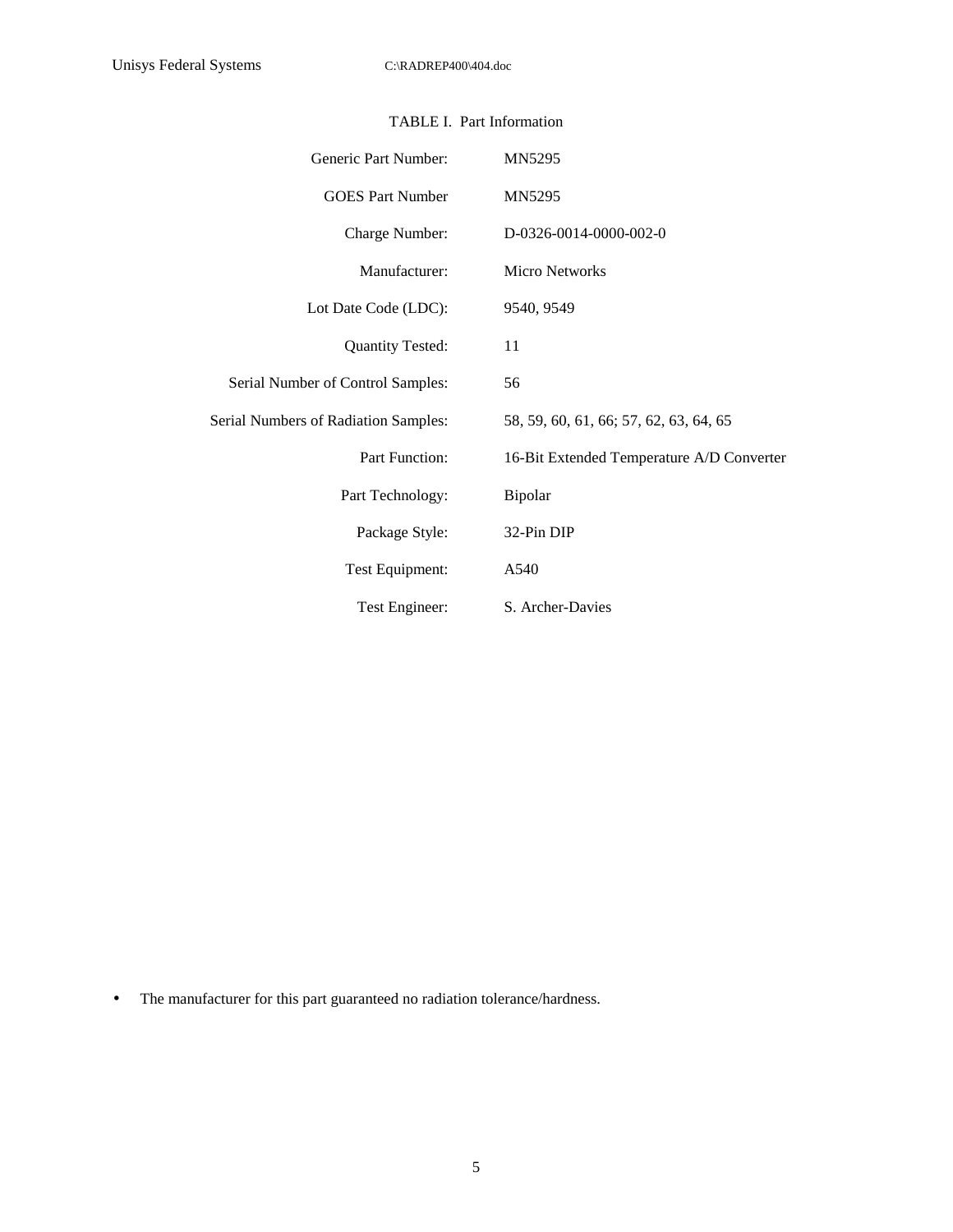| TABLE II. Radiation Schedule for MN5295                                   |  |
|---------------------------------------------------------------------------|--|
|                                                                           |  |
|                                                                           |  |
|                                                                           |  |
|                                                                           |  |
|                                                                           |  |
|                                                                           |  |
|                                                                           |  |
|                                                                           |  |
|                                                                           |  |
|                                                                           |  |
|                                                                           |  |
|                                                                           |  |
|                                                                           |  |
| Effective Dose Rate = $35,000$ RADS/21 DAYS=69.4 RADS/HOUR=0.019 RADS/SEC |  |

PARTS WERE IRRADIATED AND ANNEALED UNDER BIAS, SEE FIGURE 1.

6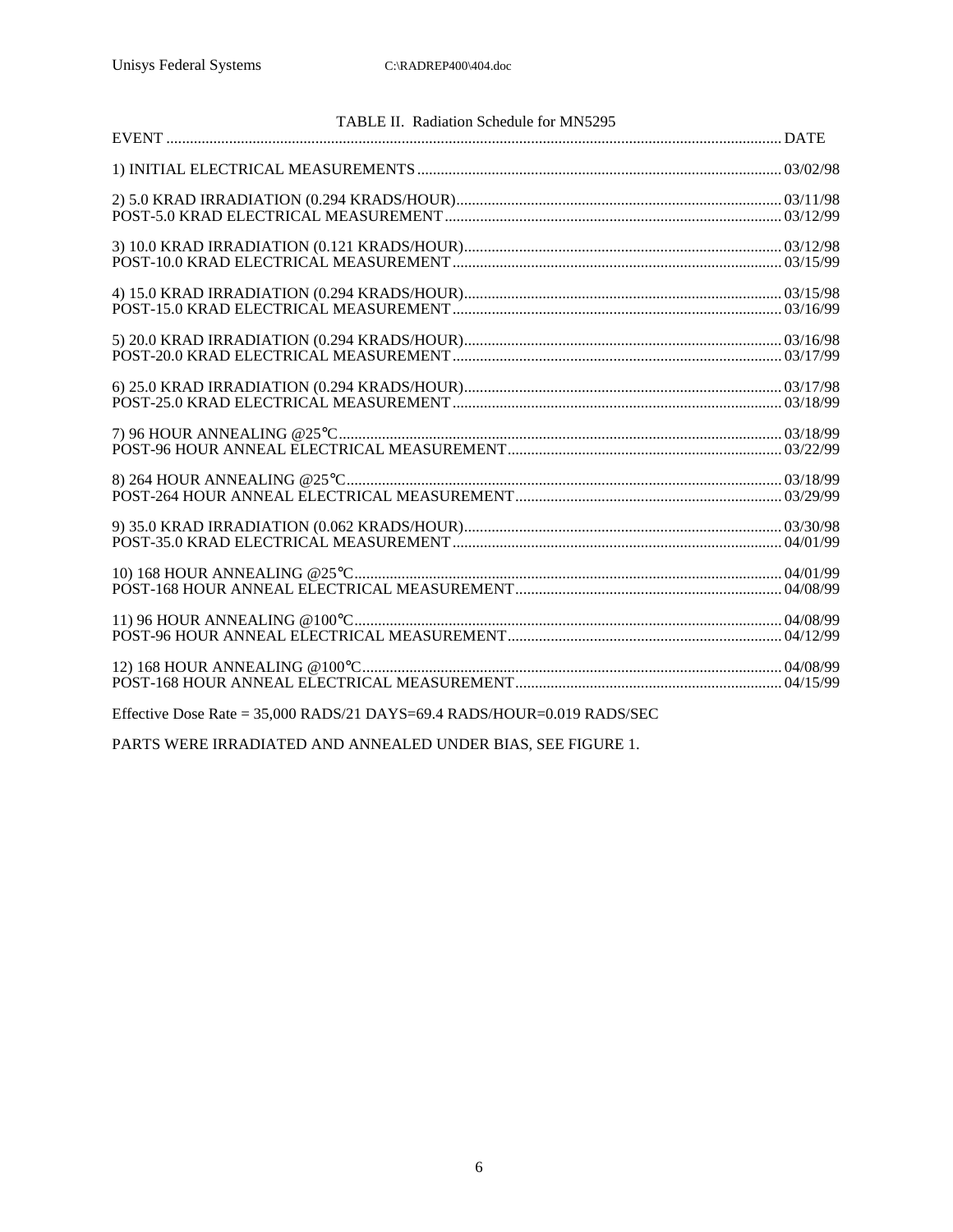| <b>Test</b>               |                      |               | Spec.        | Lim.     |                                                                                                                                      |
|---------------------------|----------------------|---------------|--------------|----------|--------------------------------------------------------------------------------------------------------------------------------------|
| #                         | <b>Parameter</b>     | Units         | min          | max      | <b>Test Conditions</b>                                                                                                               |
| 100                       | <b>Missing Codes</b> |               |              | $\bf{0}$ | <b>Parallel Mode</b>                                                                                                                 |
| 110                       | <b>INL</b>           | <b>lsb</b>    | $\mathbf{0}$ | 1.00     | $+V_{\text{CC}} = +15V, -V_{\text{CC}} = -15V, V_{\text{DD}} = 5V$                                                                   |
| <b>120</b>                | <b>DNL</b>           | <b>lsb</b>    | $\mathbf{0}$ | 1.00     | $\mathbf{AIN} = \mathbf{ramp} - 10V \mathbf{to} + 10V$<br>See note 2 and 3 below.                                                    |
| 200                       | -Vcc                 | mA            | $-32$        | $\bf{0}$ | $-V_{\text{CC}} = -15V$                                                                                                              |
| 201                       | $+{\bf Vec}$         | mA            | $\mathbf{0}$ | 42       | $+V_{\text{CC}} = +15V$                                                                                                              |
| 202                       | Idd                  | mA            | $\mathbf{0}$ | 18       | $V_{DD} = 5V$                                                                                                                        |
| 203                       | Pwr_Cnsmptn          | W             | $\mathbf{0}$ | 1.20     | $+V_{CC}$ = +15V, $-V_{CC}$ = -15V, $V_{DD}$ = 5V                                                                                    |
| 300                       | start_conv_Iil       | mA            | $-1.6$       | 1.6      | $+V_{\text{CC}} = +15V, -V_{\text{CC}} = -15V, V_{\text{DD}} = 5V, V_{\text{IN}} = 0V$                                               |
| 301                       | short_cyc_Iil        | mA            | $-1.6$       | 1.6      | $+V_{CC}$ = +15V, $-V_{CC}$ = -15V, $V_{DD}$ = 5V, $V_{IN}$ = 0V                                                                     |
| 302                       | start conv Iih       | μA            | $-40$        | 40       | $+V_{CC}$ = +15V, $-V_{CC}$ = -15V, $V_{DD}$ = 5V, $V_{IN}$ = 5V                                                                     |
| 303                       | short_cyc_Iih        | $\mu$ A       | $-40$        | 40       | $+V_{CC}$ = +15V, $-V_{CC}$ = -15V, $V_{DD}$ = 5V, $V_{IN}$ = 5V                                                                     |
| 400                       | <b>Vref</b>          | V             | 9.990        | 10.010   | $+V_{CC}$ = +15V, $-V_{CC}$ = -15V, $V_{DD}$ = 5V                                                                                    |
| $\overline{500}$ -516 Voh |                      | $\bf{V}$      | 2.40         |          | $+V_{\text{CC}} = +15V, -V_{\text{CC}} = -15V, V_{\text{DD}} = 5V, I_{\text{OH}} = 320 \mu\text{A}$                                  |
| 600-616 Vol               |                      | mV            | $\mathbf{0}$ | 400      | $+V_{\text{CC}} = +15V, -V_{\text{CC}} = -15V, V_{\text{DD}} = 5V, I_{\text{OH}} = 3.2 \text{mA}$                                    |
| 700                       | bipolar_0_error      | mV            | $-12$        | 12       | $+V_{\text{CC}} = +15V, -V_{\text{CC}} = -15V, V_{\text{DD}} = 5V$                                                                   |
| 710                       | $fs_abs_acc_$ -1     | mV            | $-20$        | 20       | $V_{IN} = -10V, +V_{CC} = +15V, -V_{CC} = -15V, V_{DD} = 5V$                                                                         |
| 720                       | $fs\_abs\_acc\_+1$   | mV            | $-20$        | 20       | $V_{\text{IN}} = 10V_{\text{R}} + V_{\text{CC}} = +15V_{\text{R}} - V_{\text{CC}} = -15V_{\text{R}}$ $V_{\text{DD}} = 5V_{\text{R}}$ |
| 730                       | gain error           | $\frac{6}{9}$ | $-0.100$     | 0.100    | $+V_{CC}$ = +15V, $-V_{CC}$ = -15V, $V_{DD}$ = 5V                                                                                    |
| 800                       | <b>Conv. Time</b>    | $\mu s$       | 0.0          | 15.0     | $+V_{CC}$ = +15V, $-V_{CC}$ = -15V, $V_{DD}$ = 5V                                                                                    |

#### Table III. Electrical Characteristics of MN5295 /1

Notes:

1/ These are the manufacturer's non-irradiated data sheet specification limits. The manufacturer provided no postirradiation limits at the time the tests were performed.

2/ Missing Codes is a go/no-go test and the number of missing codes is calculated. If it is greater than 0 an "F" appears after the number of missing codes. There are 16,384 possible codes (0-16,383) when the device is tested at 14 bits. A series of triangular wave pulses is applied to the analog input. 262,144 samples are captured at the output at the rate of 40kSPS. The samples are analyzed for "code hits" and INL and DNL are calculated.

In order to gain more information on the missing codes, the output waveform was captured for all parts, including the control samples initially and after the total dose steps of 25 and 35kRads to evaluate the impact of any missing code on the output waveform. These waveforms were provided to the requestor for further analysis.

3/ The limit used for INL increased from 0.5lsb to 1lsb because of the differences in its calculation. The vendor used the best-fit definition, the ATE (A-540) uses the end-point definition.